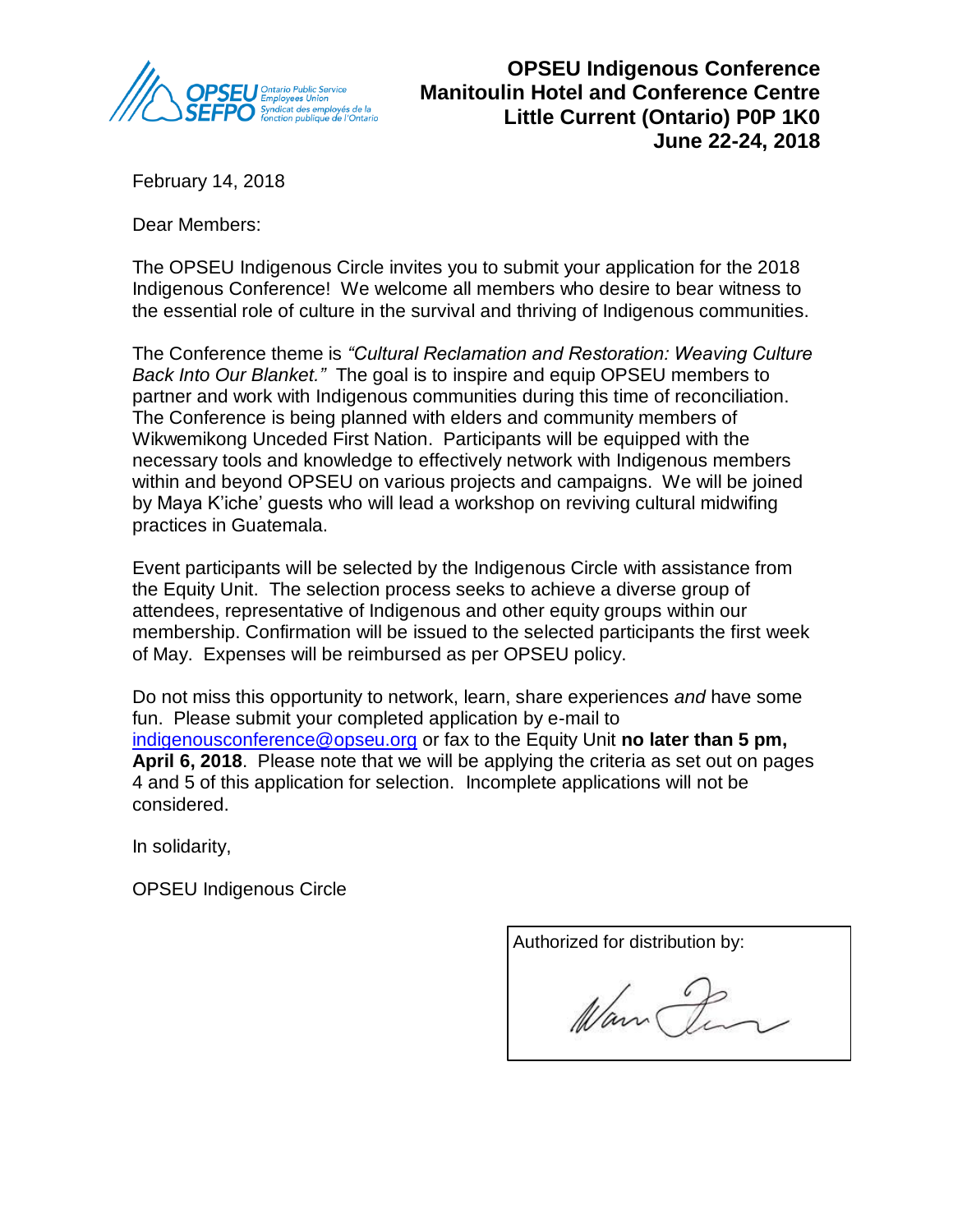

# *"Cultural Reclamation and Restoration: Weaving Culture Back Into Our Blanket"*

### **Tentative Conference Agenda**

| <b>Friday June 22, 2018</b> |                                        |  |  |
|-----------------------------|----------------------------------------|--|--|
| 6:00 to 7:00 PM             | Registration (dinner on your own)      |  |  |
| 7:00 to 9:00 PM             | <b>Traditional Anishinabek Opening</b> |  |  |
|                             | <b>Blanket Exercise - Part I</b>       |  |  |

| Saturday June 23, 2018                  |                                                       |
|-----------------------------------------|-------------------------------------------------------|
| 8:00 to 9:00 AM                         | Breakfast (provided)                                  |
| 9:00 to 10:30 AM                        | Keynote by Elder Phyllis Williams, followed by Q & A  |
| 10:30 to 10:45 AM                       | <b>Break</b>                                          |
| 10:45 to 12:15 PM                       | *Workshop I and II                                    |
| 12:15 to 1:30 PM                        | Lunch (provided)                                      |
| 1:30 to 3:00 PM                         | *Workshop I and II                                    |
| 3:00 to 3:15 PM                         | <b>Break</b>                                          |
| 3:15 to 5:15 PM                         | Sharing Circles with Elders from Wikwemikong          |
| 5:15 to 5:30 PM                         | <b>Break</b>                                          |
| 5:30 to 7:00 PM                         | Dinner (provided)                                     |
| 7:00 to 7:15 PM                         | Presentation by Autumn Peltier, young water protector |
| 7:15 to 9:00 pm                         | Social and Entertainment with local musicians         |
| Sunday June 24, 2018<br>8:00 to 9:00 AM | Breakfast (provided)                                  |
| 9:00 to 11:00 AM                        | Blanket Exercise – Part II and Closing Ceremony       |
| 11:00 to 11:15 AM                       | <b>Break</b>                                          |
| 11:15 to 12:00 PM                       | Debriefing/Evaluation                                 |
|                                         | (lunch on your own)                                   |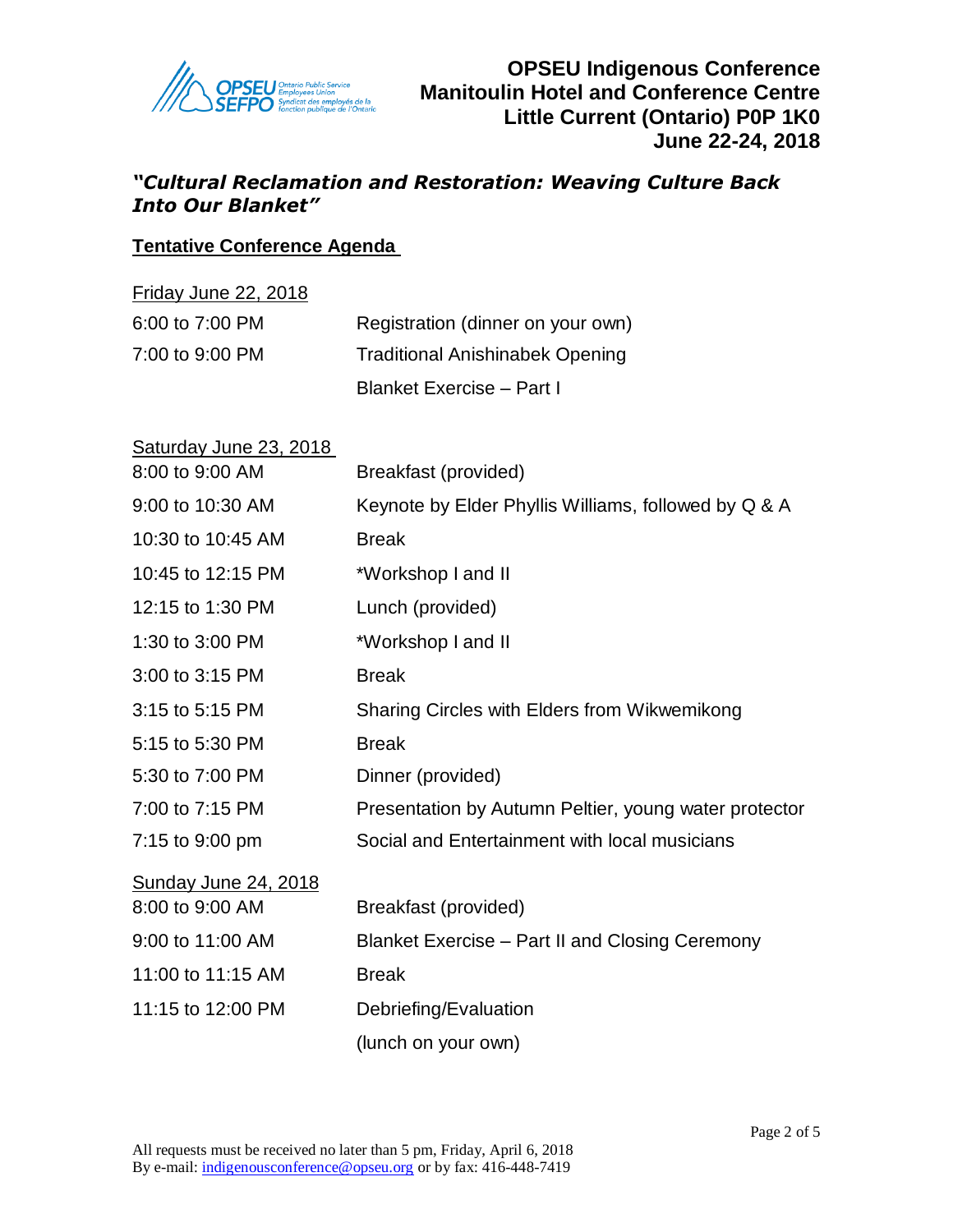

## **APPLICATION FORM**

(Please Print or Type)

Applicant Number (to be assigned by Equity Unit):

| <b>Personal</b><br><b>Information</b> | Local #: ____________<br>First<br>Last                                                                                                                                                                                                                                                                |  |  |  |  |
|---------------------------------------|-------------------------------------------------------------------------------------------------------------------------------------------------------------------------------------------------------------------------------------------------------------------------------------------------------|--|--|--|--|
|                                       |                                                                                                                                                                                                                                                                                                       |  |  |  |  |
| <b>Sector</b>                         |                                                                                                                                                                                                                                                                                                       |  |  |  |  |
| <b>Hotel</b>                          | A block of rooms at the Manitoulin Hotel and Conference Centre and<br>the Hawberry Motel is reserved. As per policy, members must stay at<br>one of the event hotels.<br>More information about hotel reservations will be sent to successful<br>applicants upon completion of the selection process. |  |  |  |  |

**NOTE:** Information regarding Advance, Time-Off, Human Rights Accommodations, Childcare Requests, Hotel Accommodations, Travel and Carpooling options will be sent to successful participants upon completion of the selection process. **Due to limited hotel space, participants are strongly encouraged to share accommodations so as many as possible can attend the Conference.**

#### **PROTOCOLS**

The elder leading the ceremonies during the Conference will announce any protocols. The OPSEU Indigenous Circle recognizes and respects the incredible diversity that exists among Indigenous communities on Turtle Island.

Please respect traditional medicines and ceremonies by refraining from being under the influence of alcohol or drugs during the Conference.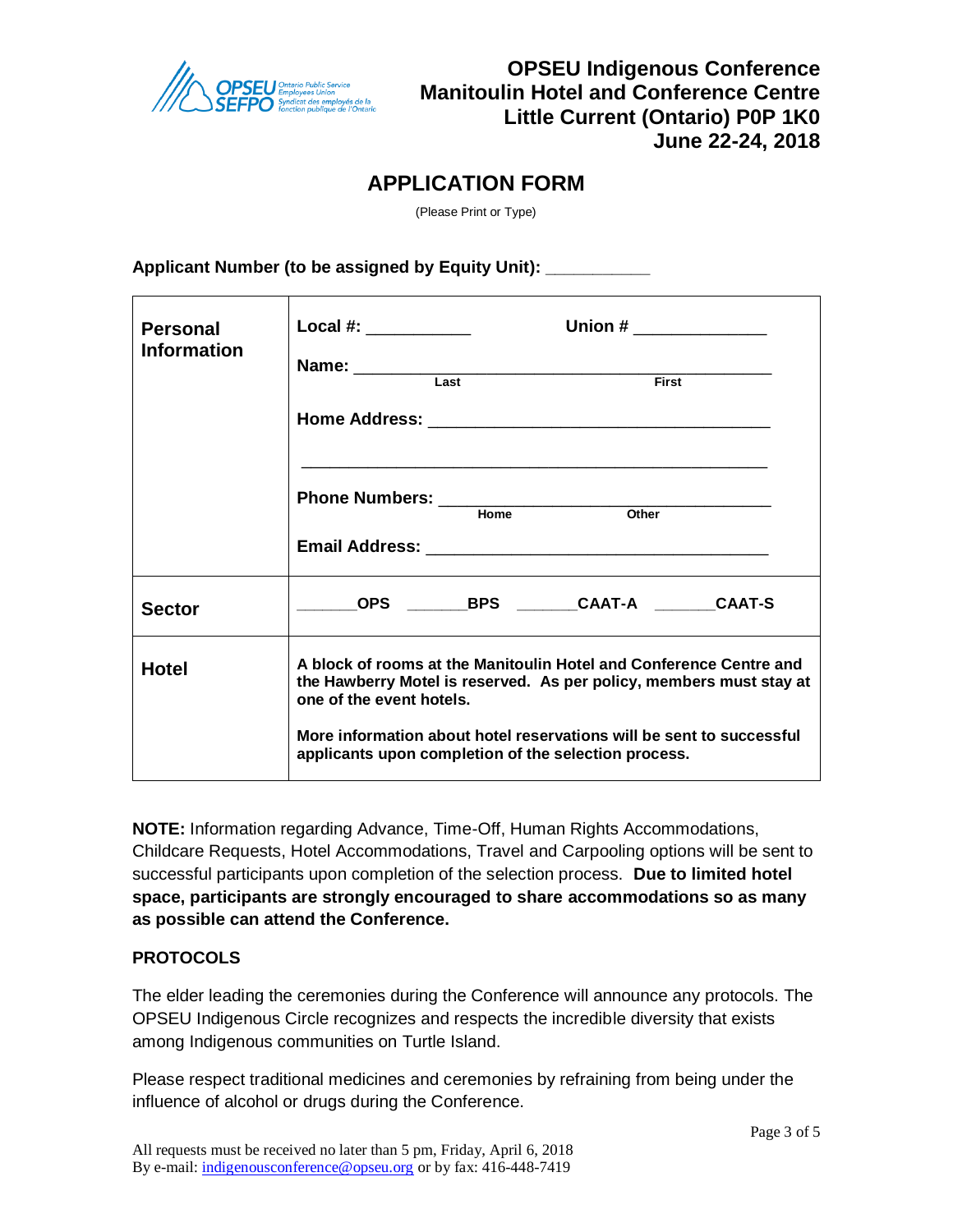

### **OPSEU Indigenous Conference Manitoulin Hotel and Conference Centre Little Current (Ontario) P0P 1K0 June 22-24, 2018**

### **APPLICATION FORM – continued**

*Applicant Number (to be assigned by the Equity Unit): \_\_\_\_\_\_\_\_\_\_\_\_\_\_\_\_\_\_\_\_\_\_*

Spaces available for members attending the Conference will be divided among OPSEU's 7 regions. The selection committee will try to ensure that participants represent the diversity of experience in OPSEU, based on the following considerations:

- **1. Please indicate which of the following groups you identify with** (*please select all boxes that apply*):
	- □ **A racialized person**
	- □ If racialized, you identify as <u><u>wee and the set of the set of the set of the set of the set of the set of the set of the set of the set of the set of the set of the set of the set of the set of the set of the set of th</u></u>
	- □ **Francophone**
	- □ **A person of Indigenous ancestry** (Métis, Inuit and First Nations)
	- □ **If Indigenous,** you identify as \_\_\_\_\_\_First Nations \_\_\_\_\_\_ Métis \_\_\_\_\_\_ Inuit
	- □ **If Indigenous, give details (FN community, clan, etc.)**
	- □ **A person with a disability**
	- □ **LGBTIAQQ2S**
	- □ **Female**
- **2. What is your age group?**

|  |  |  |  |  | $\Box$ 18-25 $\Box$ 26-35 $\Box$ 36-45 $\Box$ 46-55 $\Box$ 56-65 $\Box$ Over 65 |
|--|--|--|--|--|---------------------------------------------------------------------------------|
|--|--|--|--|--|---------------------------------------------------------------------------------|

- **3. Are you active in OPSEU (e.g. elected to union position)?** 
	-

No Yes What region are you from? \_\_\_\_\_\_\_\_\_\_\_\_\_\_\_\_

\_\_\_\_\_\_\_\_\_\_\_\_\_\_\_\_\_\_\_\_\_\_\_\_\_\_\_\_\_\_\_\_\_\_\_\_\_\_\_\_\_\_\_\_\_\_\_\_\_\_\_\_\_\_\_\_\_\_\_\_\_\_\_\_\_\_\_\_\_\_\_\_\_\_\_\_

\_\_\_\_\_\_\_\_\_\_\_\_\_\_\_\_\_\_\_\_\_\_\_\_\_\_\_\_\_\_\_\_\_\_\_\_\_\_\_\_\_\_\_\_\_\_\_\_\_\_\_\_\_\_\_\_\_\_\_\_\_\_\_\_\_\_\_\_\_\_\_\_\_\_\_\_ \_\_\_\_\_\_\_\_\_\_\_\_\_\_\_\_\_\_\_\_\_\_\_\_\_\_\_\_\_\_\_\_\_\_\_\_\_\_\_\_\_\_\_\_\_\_\_\_\_\_\_\_\_\_\_\_\_\_\_\_\_\_\_\_\_\_\_\_\_\_\_\_\_\_\_\_ \_\_\_\_\_\_\_\_\_\_\_\_\_\_\_\_\_\_\_\_\_\_\_\_\_\_\_\_\_\_\_\_\_\_\_\_\_\_\_\_\_\_\_\_\_\_\_\_\_\_\_\_\_\_\_\_\_\_\_\_\_\_\_\_\_\_\_\_\_\_\_\_\_\_\_\_ \_\_\_\_\_\_\_\_\_\_\_\_\_\_\_\_\_\_\_\_\_\_\_\_\_\_\_\_\_\_\_\_\_\_\_\_\_\_\_\_\_\_\_\_\_\_\_\_\_\_\_\_\_\_\_\_\_\_\_\_\_\_\_\_\_\_\_\_\_\_\_\_\_\_\_\_ \_\_\_\_\_\_\_\_\_\_\_\_\_\_\_\_\_\_\_\_\_\_\_\_\_\_\_\_\_\_\_\_\_\_\_\_\_\_\_\_\_\_\_\_\_\_\_\_\_\_\_\_\_\_\_\_\_\_\_\_\_\_\_\_\_\_\_\_\_\_\_\_\_\_\_\_ \_\_\_\_\_\_\_\_\_\_\_\_\_\_\_\_\_\_\_\_\_\_\_\_\_\_\_\_\_\_\_\_\_\_\_\_\_\_\_\_\_\_\_\_\_\_\_\_\_\_\_\_\_\_\_\_\_\_\_\_\_\_\_\_\_\_\_\_\_\_\_\_\_\_\_\_ \_\_\_\_\_\_\_\_\_\_\_\_\_\_\_\_\_\_\_\_\_\_\_\_\_\_\_\_\_\_\_\_\_\_\_\_\_\_\_\_\_\_\_\_\_\_\_\_\_\_\_\_\_\_\_\_\_\_\_\_\_\_\_\_\_\_\_\_\_\_\_\_\_\_\_\_ \_\_\_\_\_\_\_\_\_\_\_\_\_\_\_\_\_\_\_\_\_\_\_\_\_\_\_\_\_\_\_\_\_\_\_\_\_\_\_\_\_\_\_\_\_\_\_\_\_\_\_\_\_\_\_\_\_\_\_\_\_\_\_\_\_\_\_\_\_\_\_\_\_\_\_\_ \_\_\_\_\_\_\_\_\_\_\_\_\_\_\_\_\_\_\_\_\_\_\_\_\_\_\_\_\_\_\_\_\_\_\_\_\_\_\_\_\_\_\_\_\_\_\_\_\_\_\_\_\_\_\_\_\_\_\_\_\_\_\_\_\_\_\_\_\_\_\_\_\_\_\_\_ \_\_\_\_\_\_\_\_\_\_\_\_\_\_\_\_\_\_\_\_\_\_\_\_\_\_\_\_\_\_\_\_\_\_\_\_\_\_\_\_\_\_\_\_\_\_\_\_\_\_\_\_\_\_\_\_\_\_\_\_\_\_\_\_\_\_\_\_\_\_\_\_\_\_\_\_

\_\_\_\_\_\_\_\_\_\_\_\_\_\_\_\_\_\_\_\_\_\_\_\_\_\_\_\_\_\_\_\_\_\_\_\_\_\_\_\_\_\_\_\_\_\_\_\_\_\_\_\_\_\_\_\_\_\_\_\_\_\_\_\_\_\_\_\_\_\_\_\_

**4. Are you active in the community (e.g. Volunteer at a community agency or religious organization?)** 

| $\Box$ No | $\Box$ Yes |
|-----------|------------|
|-----------|------------|

- 5. **What is your occupation?**
- **6. If you are active in the Indigenous community, please tell us what you do.**